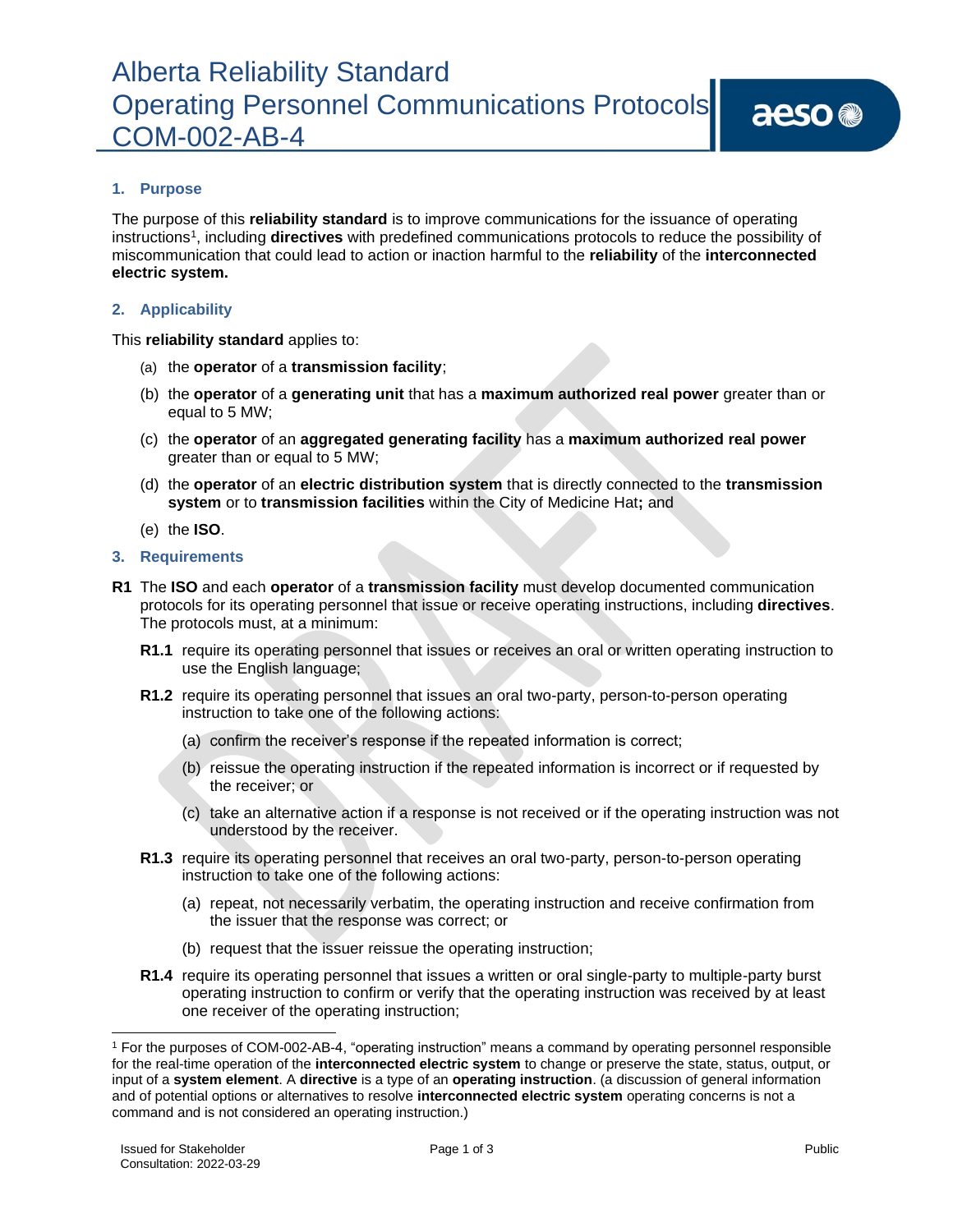# Alberta Reliability Standard Operating Personnel Communications Protocols COM-002-AB-4

aeso<sup>®</sup>

- **R1.5** specify the instances that require time identification when issuing an oral or written operating instruction and the format for that time identification; and
- **R1.6** specify the nomenclature for **system elements** when issuing an oral or written operating instruction.
- **R2** The **ISO** and each **operator** of a **transmission facility** must conduct initial training for each of its operating personnel responsible for the real-time operation of the **interconnected electric system** on the documented communications protocols developed in accordance with requirement R1 prior to that individual **operator** issuing an operating instruction, including **directives**.
- **R3** Each **operator** of an **electric distribution system**, **operator** of a **generating unit**, and the **operator** of an **aggregated generating facility** must conduct initial training for each of its operating personnel who can receive an oral two-party, person-to-person operating instruction prior to that individual **operator** receiving an oral two-party, person-to-person operating instruction, including **directives**, to either:
	- (a) repeat, not necessarily verbatim, the operating instruction and receive confirmation from the issuer that the response was correct; or
	- (b) request that the issuer reissue the operating instruction.
- **R4** The **ISO** and each **operator** of a **transmission facility** must at least once every 12 **months**:
	- **R4.1** assess adherence to the documented communications protocols in requirement R1 by its operating personnel that issue or receive operating instructions, including **directives**, provide feedback to those operating personnel, and take corrective action, as deemed appropriate by the entity, to address deviations from the documented protocols; and
	- **R4.2** assess the effectiveness of its documented communications protocols in requirement R1 for its operating personnel that issue or receive operating instructions, include **directives**, and modify its documented communication protocols, as necessary.
- **R5** The **ISO**, when issuing an oral two-party, person-to-person **directive**, excluding written or oral singleparty to multiple-party burst **directives**, must either:
	- (a) confirm the receiver's response if the repeated information is correct (in accordance with requirement R6);
	- (b) reissue the **directive** if the repeated information is incorrect or if requested by the receiver; or
	- (c) take an alternative action, if a response is not received or if the **directive** was not understood by the receiver.
- **R6** Each **operator** of an **electric distribution system**, **operator** of a **generating unit**, **operator** of an **aggregated generating facility,** and **operator** of **transmission facility** that receives an oral twoparty, person-to-person **directive**, excluding written or oral single-party to multiple-party burst **directives**, must either:
	- (a) repeat, not necessarily verbatim, the **directive** and receive confirmation from the issuer that the response was correct, or
	- (b) request that the issuer reissue the **directive**.
- **R7** The **ISO** that issues a written or oral single-party to multiple-party burst **directive** must confirm or verify that the **directive** was received by at least one receiver of the **directive**.